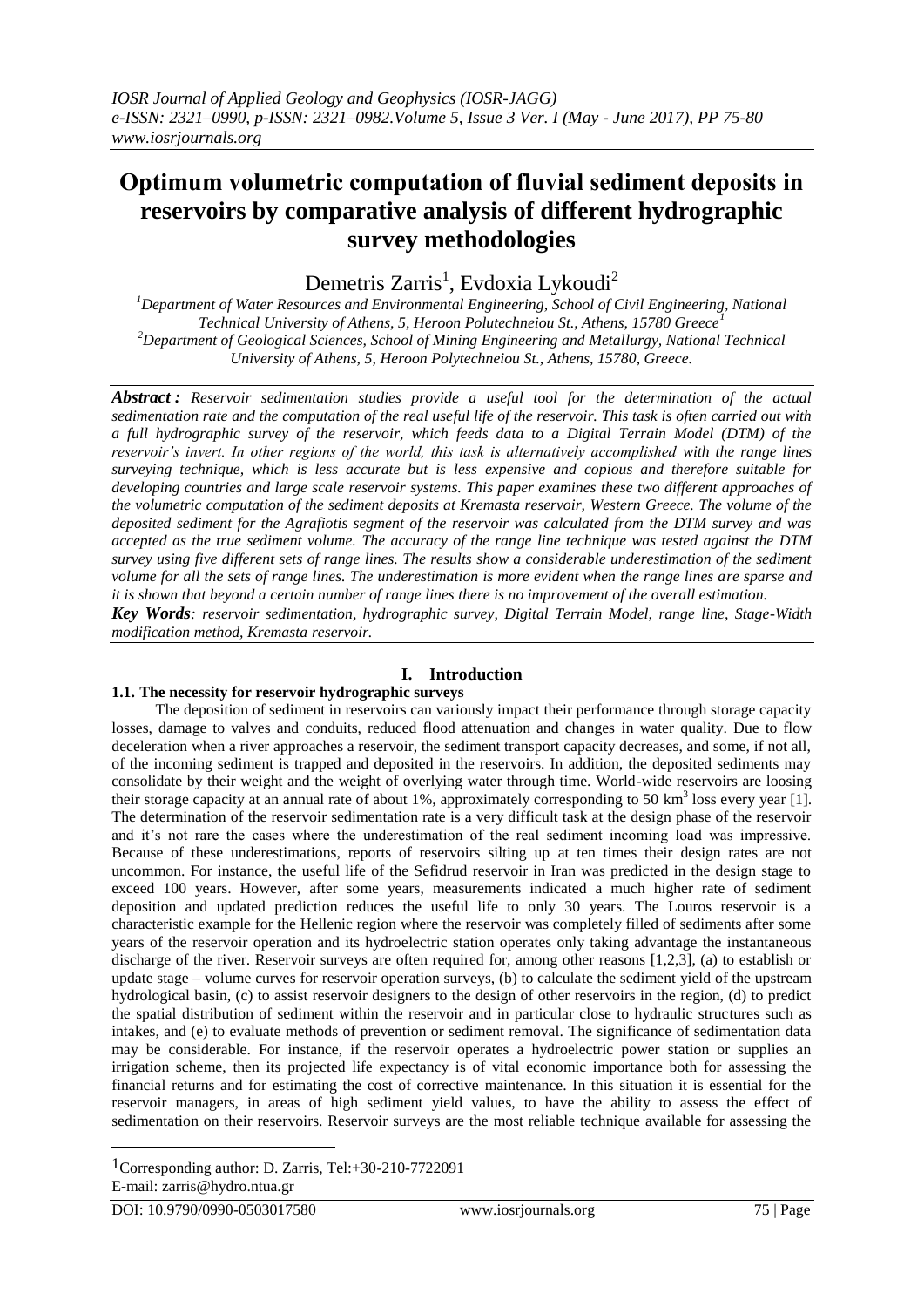accuracy of the design life, the current storage characteristics and the necessity for erosion control measures in the catchment. This necessity is much more vital in the cases for small reservoirs which facilitate hydroelectric projects. The objective of this paper is to make a comparative analysis of the two most widely used methods of reservoir surveying, the DTM surveying and the range lines surveying and to assess the possibility of installing a network of range lines in order to accomplish frequent surveys with the least expenditure and maximum approximation of the volume of deposited sediments.

### **1.2. Digital Terrain models**

The most accurate method, currently available, of surveying a reservoir is to use a survey vessel linked to an automatic positioning system and a depth measurement instrument, which feeds data into a Digital Terrain Model (DTM). This operation is often called a hydrographic (or bathymetric) survey of a reservoir. This method requires a huge quantity of both positioning and bathymetric data. A typical DTM survey may require that data points are never more than 50 m apart. Survey lines, both parallel and perpendicular to the original river course, are thus defined by a 50 m grid over the entire reservoir surface and from them a digital computer can accurately re-create the reservoir's three-dimensional pattern. Provided the computational power of modern computers and the plethora of relative software packages; this is not really a problem. The real constraining problem with DTM surveys is the expense of carrying out such operation. In order to take the appropriate number of data points, certain instrumentation and manpower are required. A modern and very accurate Global Positioning System (GPS) is prerequisite for precise determination of positioning of the hydrographic vessel and a bathymetric instrument from a simple echo-sounder to a very complex sub-bottom profiler is required for the precise measurement of the reservoir depth. In addition, someone may add the expense of the specialized staff for carrying out the measurements but also for the post-processing of the collected data.

#### **1.3. Range line surveys**

In many places, particular in developing countries, reservoir managers continue to use range line surveying techniques. A range line is essentially a cross section of the reservoir, perpendicular to the main course of the original river. Consider the hydrographic survey based on depth measurements in a given number of range lines. The area of deposition, S, in a range line, y, is estimated by the simple trapezoidal rule as:

$$
S(y) = \sum_{i=1}^{n} \frac{H(x_i, y) - H(x_{i-1}, y)}{2} (x_i - x_{i-1})
$$

where, xi is the horizontal coordinate of a survey point, i=1,..,n; H is the observed depth of sediments and n is the number of survey points. The trapezoidal rule can be used for calculating, using point measurements, the areas in a range and the volume between ranges. The total volume, Vol, is estimated by using (1) with crosssectional areas  $S(y)$  and the distances y between ranges

$$
Vol = \sum_{k=1}^{N} \frac{S(y_k) + S(y_{k-1})}{2} (y_k - y_{k-1})
$$

where N is the number of ranges.

If the weight of the deposition is to be estimated, the average bulk density should also be known. This quantity can be estimated by sediment sampling [4,5] or using a regression method based on inflow sediment size distribution [6]. It is difficult to make a precise recommendation as to the number of range lines that should be used for a post impoundment survey as the sensitivity of the method to range line spacing varies with the type and complexity of the reservoir involved. The number of range lines is assumed to be a crucial parameter in determining the accuracy that might be achieved from a hydrographic survey and is related more to reservoir shape than reservoir size. A first indication of the number of range lines that may be required is given by the USBR [7] from the equation

$$
N = 14.3 A^{0.29}
$$

where, N is the required number of range lines and A is the reservoir surface in  $km<sup>2</sup>$ . This equation makes no allowance for additional range lines needed to cope with a complex reservoir pattern.

## **II. Materials and Methods**

#### **2.1 Kremasta reservoir**

The Kremasta reservoir was constructed in 1964 and is located in North-Western Greece. The reservoir area at the spillway crest is  $80.6 \text{ km}^2$  and the total storage volume is  $4495 \text{ hm}^3$ . The reservoir watershed has an area of 3292 km<sup>2</sup>, elevation ranging from  $+284$  m to  $+2433$  m and the mean annual inflow to the reservoir equals 117.1  $\text{m}^3$ /s. This inflow is largely provided by Acheloos River and to a lesser extent by Agrafiotis River and Megdovas River (Fig. 1). Mean annual precipitation equals 1433 mm. The geology of the catchment is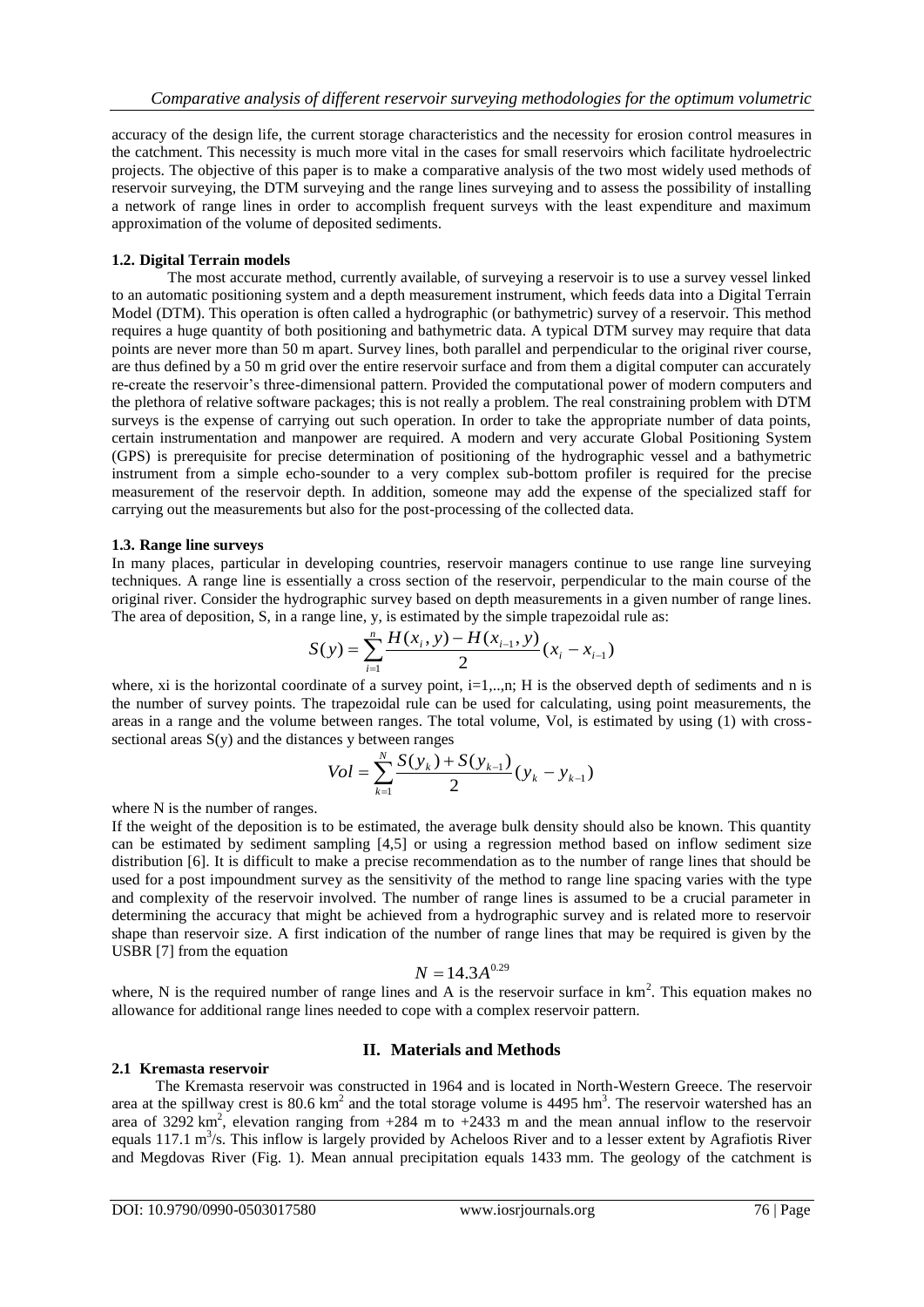largely dominated by limestone and flysch. The latter shows a considerable erosion potential which is mainly responsible for the high sediment yield of the whole basin.

The reservoir was surveyed during the years 1998 and 1999. We particularly draw attention to the Agrafiotis segment of the reservoir for our comparative analysis. This particular segment, which is actually the river delta as it enters the reservoir, exhibits the least complex pattern of all the streams that entering the reservoir, with a considerable sedimentation rate. In fact, the mean annual sediment yield of the Agrafiotis upstream basin was estimated equal to  $2035 t/km^2$ , which is one of the highest values reported in the international literature [3]. Therefore, it was selected for our analysis so as to succeed in the least distortion of the results from the complexity of the terrain.



**Fig. 1:** Kremasta reservoir and its hydrological basin.

#### **2.2 Description of DTM hydrographic survey**

A key element of the proposed method is to construct the DTMs for two periods of interest, one prior to the dam construction (1964) and the other during the hydrographic survey (1998-99). The hydrographic survey has been carried out using a differential Global Positioning System (GPS) technique and a typical fathometer (echo-sounder) operating at the frequency of 130 kHz for depth determination. Therefore the method is subject to the usual errors e.g. GPS limited availability and the definition of the water-mud interface. The average distance of the hydrographic routes of the vessel was between 50 m, where most of the sediment deposits was expected, (e.g. river deltas) and 200 m in the central part of the reservoir. The DTM at the time prior to the dam completion was constructed from digitizing the original survey maps (scale 1:5000). The corresponding DTMs from both the hydrographic survey and the initial topographic maps resulted from an irregular network of points in three dimensions (position and elevation), which constitute the base for the construction of the Triangulated Irregular Network (TIN). The associated grids were interpolated from the TINs by utilizing triangulation with linear interpolation procedures available in the SURFER mapping package. Both models are constructed with a 6m by 6m grid. The difference in elevation results in the volume of deposited sediments. The spatial distribution of accumulated sediment in the reservoir shows profoundly that the total incoming sediment remains in the reservoir and particularly at the uppermost parts (deltaic deposits) (Fig. 2). The volume of the deposits at the Agrafiotis section of the reservoir is computed equal to 13.1  $\text{hm}^3$  [3]. The area of the reservoir segment occupied by sediment deposits is equal to 2.5  $km^2$  while the length of the segment is almost 5.5 km. The depth of the deposits ranges from 5 m to 10 m.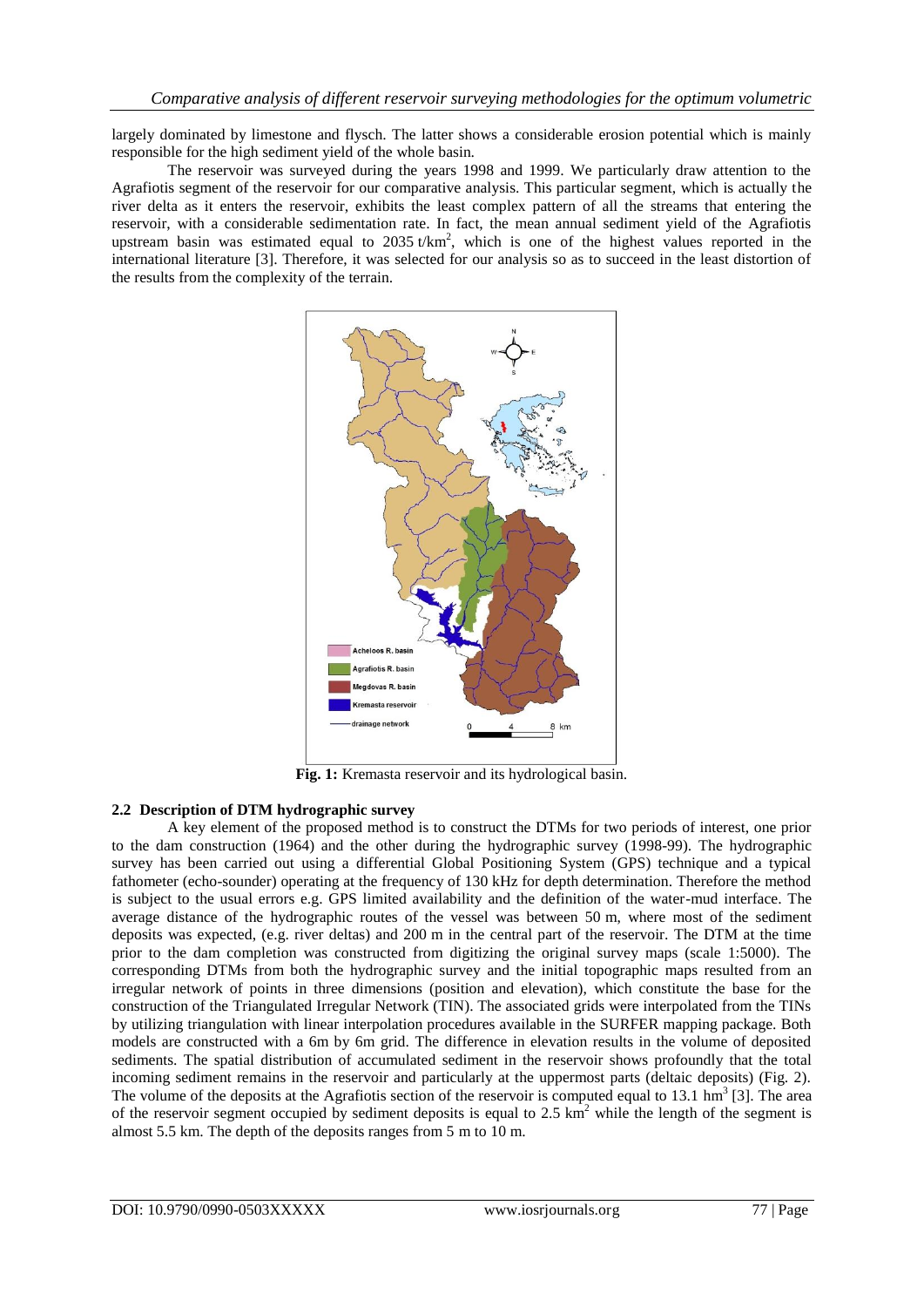

**Fig. 2**: Spatial distribution of deposited sediment at Kremasta reservoir.

## **2.3 Description of range – line sediment volumetric computation**

The analysis described hereafter refers to the same reservoir area. According to the first indication by USBR the required number of range lines should be equal to 19. In this paper, five sets of range lines consist with 7, 16, 19, 27 and 33 range lines respectively. The main objective is to determine how the increase of the number of range lines affects the sediment volume estimation and how far this estimation is from the "real" value derived from the DTM procedure. Hypothetical range lines are derived from the DTM survey using simple procedures in the SURFER mapping package. For instance, in Figure 3, two hypothetical range lines from the Agrafiotis section of the reservoir are presented showing the depth of sediment deposits.



**Fig. 3**: An example of two hypothetical range lines of Agrafiotis segment for sediment volume estimation.

The volume of the deposited sediment is calculated using the RESSASS model [7]. It uses an algorithm, which is a slight modification of the trapezoidal rule, and it is called the Stage-Width Modification Method [2]. A stage-width is a graph of depth on the y-axis against section width on the x-axis. The volume of a segment is computed by fitting a stage-area curve, which describes the relationship between depth and the plan area of the segment at that depth. An assumption is made, that is at a given depth, the width changes linearly between the upstream and downstream widths. Volume is calculated by integrating the stage-area curve for a reservoir reach. Figure 4 presents the hypothetical network of range lines for almost all the available sets of range lines.

Range lines selected are not generally equidistant, but their selection is based on the change of certain reservoir characteristics (e.g. width) and they are also restricted in the same reservoir segment extent. The results are presented in Table 1. It is evident that there is a significant underestimation of the total sediment volume with respect to the "true" volume resulted from the DTM survey. The volume of sediment deposits results as the difference between the total volume of stored water before the reservoir impoundment at a given level and the volume of stored water at the hydrographic survey for the same level. This specific level is actually the absolute elevation of the reservoir stage during the hydrographic survey, which is assumed constant (+269 m a.s.l.).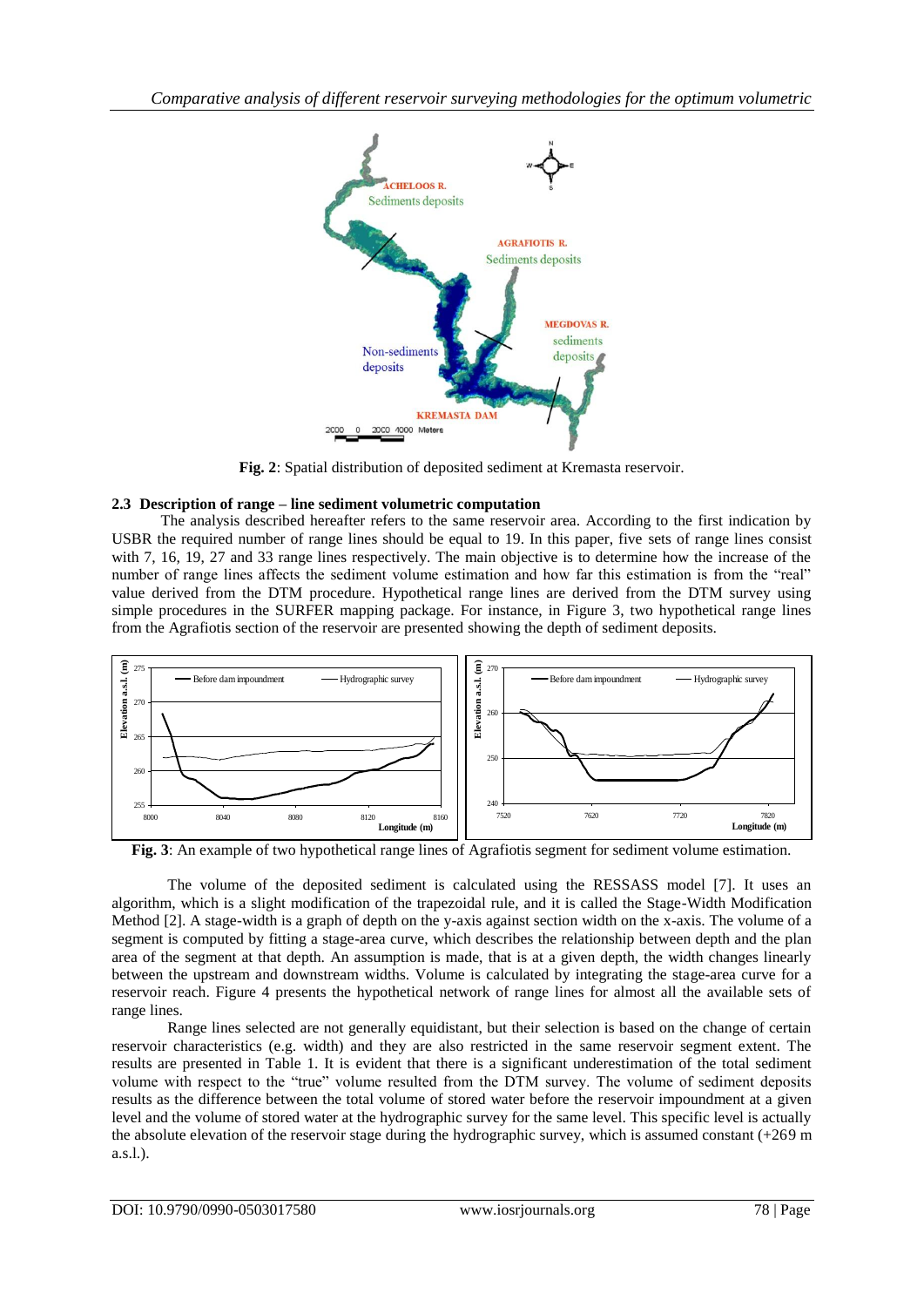

**Fig. 4**: Hypothetical range lines for four sets of deposition simulation (a) 7 range lines, (b) 16 range lines, (c) 27 range lines, and (d) 33 range lines.

| <b>THOICE.</b> Into the time all the form in the set of things inno |            |                   |                  |                          |                      |
|---------------------------------------------------------------------|------------|-------------------|------------------|--------------------------|----------------------|
| No of                                                               | Sediment   | Reservoir         | Reservoir        | Percentage sedimentation | % Difference with    |
| range lines                                                         | volume     | volume $(hm^3)$ 1 | volume $(hm^3)2$ | of original reservoir    | sediment volume from |
|                                                                     | estimation |                   |                  | volume                   | DTM survey           |
|                                                                     | $(hm^3)$   |                   |                  |                          |                      |
|                                                                     | 8.89       | 83.09             | 74.20            | 10.70                    | 32.1                 |
| 16                                                                  | 9.72       | 91.83             | 82.11            | 10.59                    | 25.8                 |
| 19                                                                  | 9.81       | 93.21             | 83.40            | 10.53                    | 25.1                 |
| 27                                                                  | 10.78      | 100.58            | 89.80            | 10.72                    | 17.7                 |
| 33                                                                  | 10.53      | 101.34            | 90.81            | 10.53                    | 19.6                 |

**Table 1**: Results of the analyses for five sets of range lines

## **III. Results and Discussion**

Sediment volume estimation using the range lines surveying methodology results in our case in a considerable underestimation of the real sediment volume. Even at the best case, that is the one with the 27 range lines, the percentage difference with the real volume is almost 18%, or in absolute terms, 2.4 hm3 of sediments. With less number of range lines it's even worse, the underestimation is above 30% with a set of 7 range lines (4.21 hm3) and above 25% with a set of 16 range lines (3.38 hm3). Volume analysis becomes more accurate when the number of range lines is increasing until further increase of the range lines seems not to improve the volume calculation. It is not clear whether it is a systematic underestimation valid for all possible reservoirs since the volumetric computation is mainly dependent on the reservoir configuration and also on the subjective and arbitrary range lines selection. However, for this specific case, it seems that the underestimation is serious and may affect possible remedial plans for reservoir maintenance and sediment extraction. Even at the best case, the average distance between ranges equals to 200 m, which tends to be as time-consuming and copious as the DTM surveying technique. Accordingly, for the value of range lines indicated by the USBR the underestimation is almost 25% of the real value. It is concluded that the DTM surveying technique remains a superior methodology for the accurate calculation of reservoir deposits. Range lines technique should be used with caution for developing countries where the financial resources are extremely limited or when very frequent surveying is required (e.g. small reservoirs for hydroelectric plants) and also when the additional costs for sediment extraction is counterbalanced from the reduced expenditure of the range line surveying technique. It is proposed that before installing a network of range lines for frequent and continuous monitoring of reservoir sedimentation rates, a full DTM hydrographic survey should be carried out first. This has to be done in order to establish a range line network with the maximum possible approximation of the real sediment volume.

## **Acknowledgments**

This work is a continuation of the research project "Appraisal of river sediment deposits in reservoirs of hydropower dams" funded from the General Secretariat of Research and Technology (GSRT) and the Public Power Corporation (PPC). We would like to thank Mr. T. Zissopoulos and our colleagues in the Department of Topography of the National Technical University of Athens for their valuable assistance during the hydrographic survey of the reservoir. We are also indebted in the Hydraulic Research Ltd at Wallingford,

1

<sup>1</sup> Volume of stored water at a given reservoir stage before the reservoir impoundment.

<sup>&</sup>lt;sup>2</sup> Volume of stored water at a given reservoir stage at the hydrographic survey